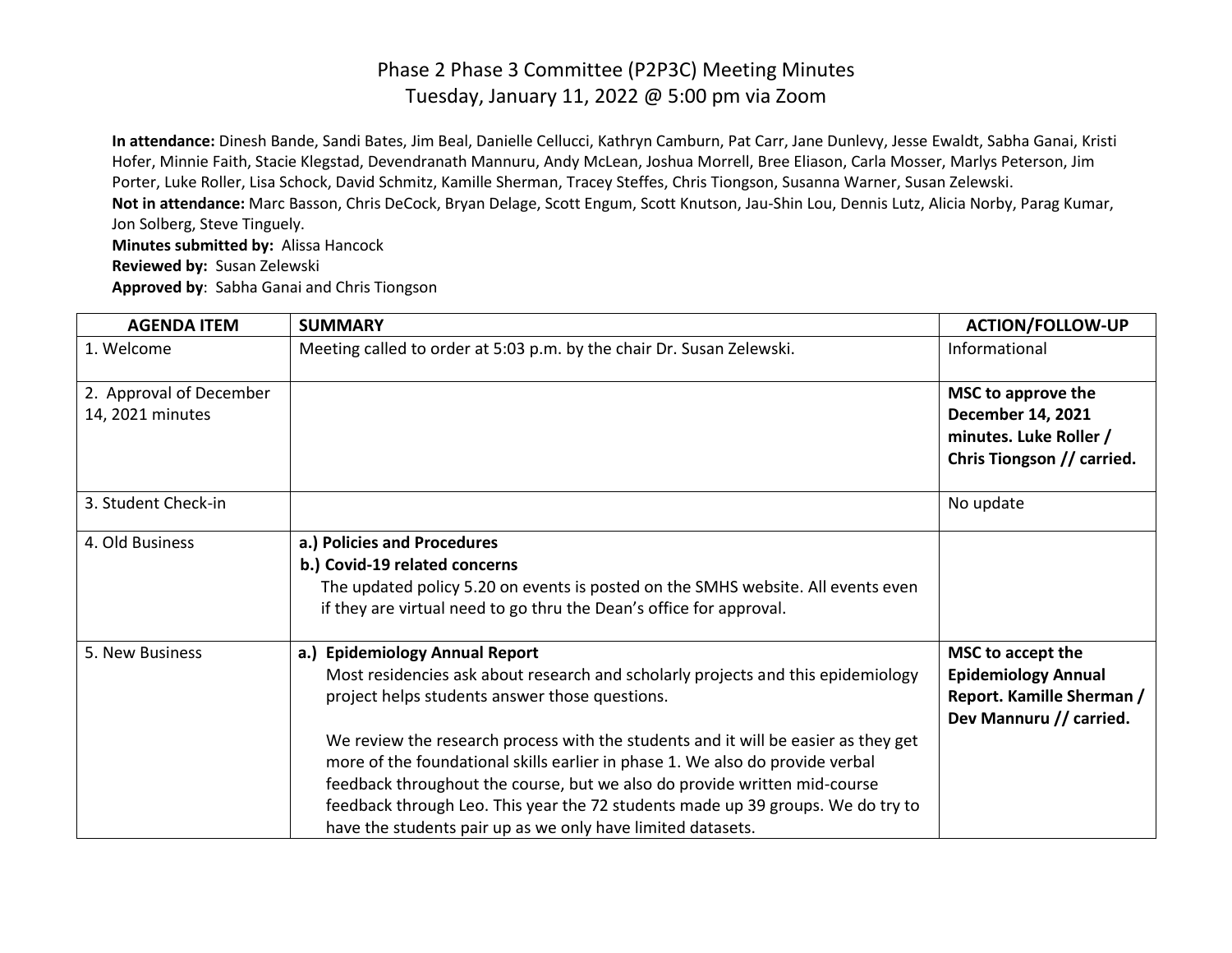| We did have one student that had to remediate and that student did so quickly<br>and successfully. This was a result of cascading effects of getting behind in another<br>area of their education.                                                                                                                                                                                           |  |
|----------------------------------------------------------------------------------------------------------------------------------------------------------------------------------------------------------------------------------------------------------------------------------------------------------------------------------------------------------------------------------------------|--|
| Feedback deadline for students this reporting year was a little earlier and we will<br>have extended it for this year. There were also not the same parameters of having<br>to complete the evaluation before they receive their grade with Leo. This is<br>something we will work on for next year to improve the 77.8% evaluation<br>completion rate.                                      |  |
| Based on the comments we received the rush to prepare of the 10 minutes virtual<br>Frank Low presentation did affect the satisfaction of the course. We are planning<br>for a virtual presentation again this year and hope that the satisfaction will<br>increase again this year.                                                                                                          |  |
| UND requires students to go through CITI training covering the Biomedical<br>Research, HIPPA and Conflict of Interest modules and they must reach 80%. The<br>CITI training is well accepted in hospitals and the training is valid for three years.                                                                                                                                         |  |
| This year we are going to start the course in April instead of August and hope that<br>this will help us start to get IRB approvals quicker instead of waiting for the<br>deadline. Most of the students did feel they had adequate time to complete their<br>projects. The campus' administrative staff is very helpful in coordinating meetings<br>and helping us avoid testing days also. |  |
| There were 22 of the 39 groups that presented at Frank Low and 6 students had<br>publications accepted by Peer Review; noting that some of those were not from<br>this year's class because it can take time to receive approval. We also had two<br>students present at two national conferences and several present at regional<br>conferences.                                            |  |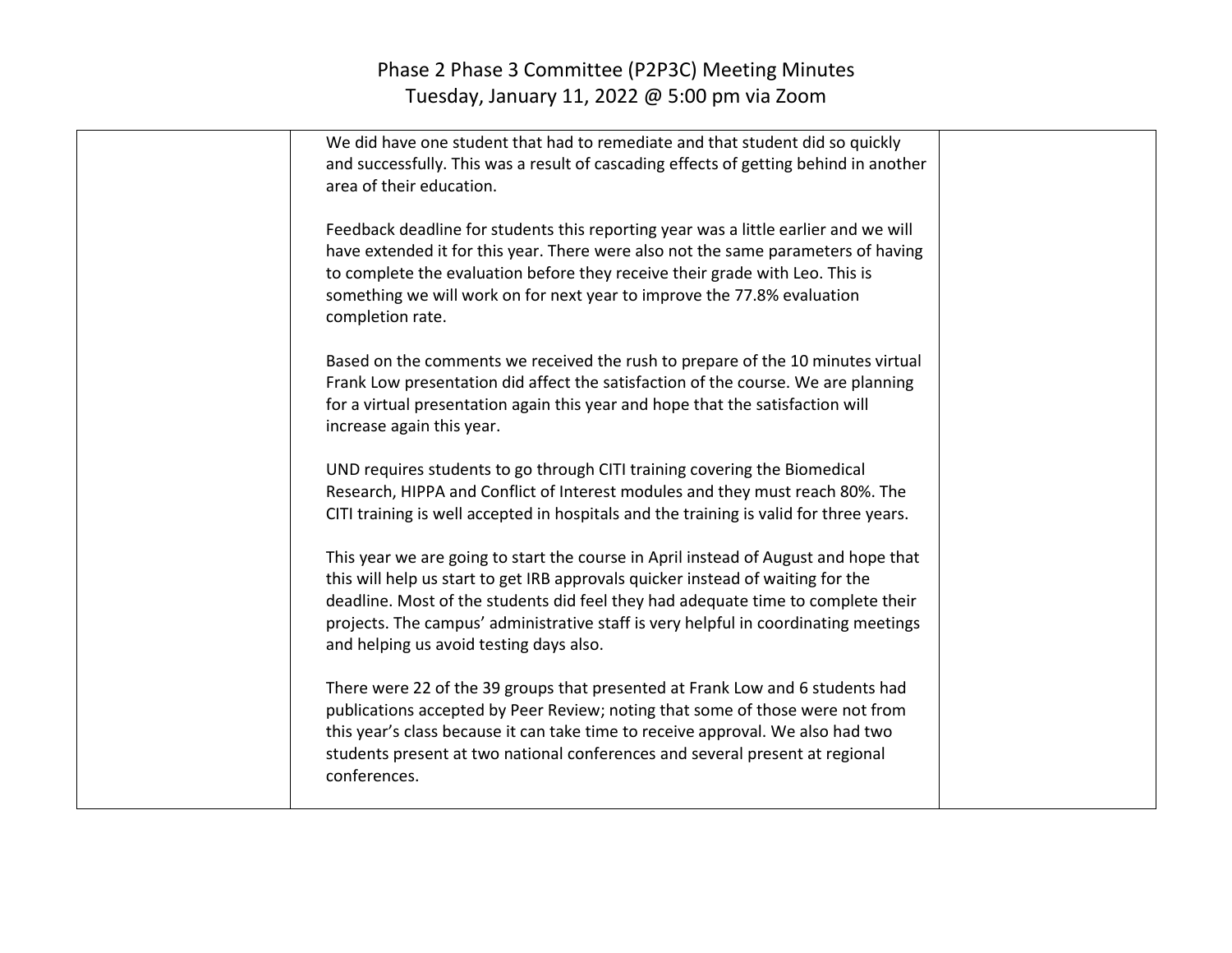| Challenge we continue to work on is the funding for additional datasets. The UND<br>SMHS administration has offered to help students with some of the publication<br>fees that are required to publish in journals. Students need to apply for assistance.<br>Dr. Beal will add the appendix to the report to show all the group projects and will<br>add the Conflict of Interest Module to the CITI module list.                                                                                                                                                                                                                                                                                                                                                                                                                                                                                                                                                                                                                                                                                                                                                                                                                                                                                                                                                                                                                                                                                                                                                                                               |                                                                                                                                       |
|------------------------------------------------------------------------------------------------------------------------------------------------------------------------------------------------------------------------------------------------------------------------------------------------------------------------------------------------------------------------------------------------------------------------------------------------------------------------------------------------------------------------------------------------------------------------------------------------------------------------------------------------------------------------------------------------------------------------------------------------------------------------------------------------------------------------------------------------------------------------------------------------------------------------------------------------------------------------------------------------------------------------------------------------------------------------------------------------------------------------------------------------------------------------------------------------------------------------------------------------------------------------------------------------------------------------------------------------------------------------------------------------------------------------------------------------------------------------------------------------------------------------------------------------------------------------------------------------------------------|---------------------------------------------------------------------------------------------------------------------------------------|
| b.) Psychiatry Clerkship Annual Report<br>The objectives were updated to the new language but still what we are doing. The<br>benchmark links were updated. We are covering the societal problems thru clinical<br>experiences, patient encounters and a few lectures. There is a total of 60 required<br>patient encounters with a few specific diagnoses outlined. We do coordinate with<br>all the campuses to ensure that all the students get those diagnosis experiences in<br>clinic or through alternative methods.<br>Grading criteria remained the same and we had 12 students receive honors with<br>no remediations or re-examinations.<br>Concerns raised by students: They would like more hands-on learning and this was<br>started to be address with preceptors last year, but this year it sounds like we will<br>alsoneed to work with the residents more on getting the students more hands-on<br>experiences. We are also working to maximize the clinical experience for students<br>by reviewing didactic lectures to have some be recorded that they can watch on<br>their own schedule but there are a few that really need to remain live lectures.<br>Students did highly value the bedside teaching, hands on experiences and that the<br>objectives they learned could be applied to all areas of medicine easily.<br>All students completed an H&P and also received mid-clerkship feedback. No<br>concerns were raised about the learning environment and they do have experience<br>with diverse populations. Students also have about half in-patient and half out-<br>patient. | MSC to approve the<br><b>Psychiatric Clerkship</b><br><b>Annual Report with edits.</b><br>Chris Tiongson / Sabha<br>Ganai // carried. |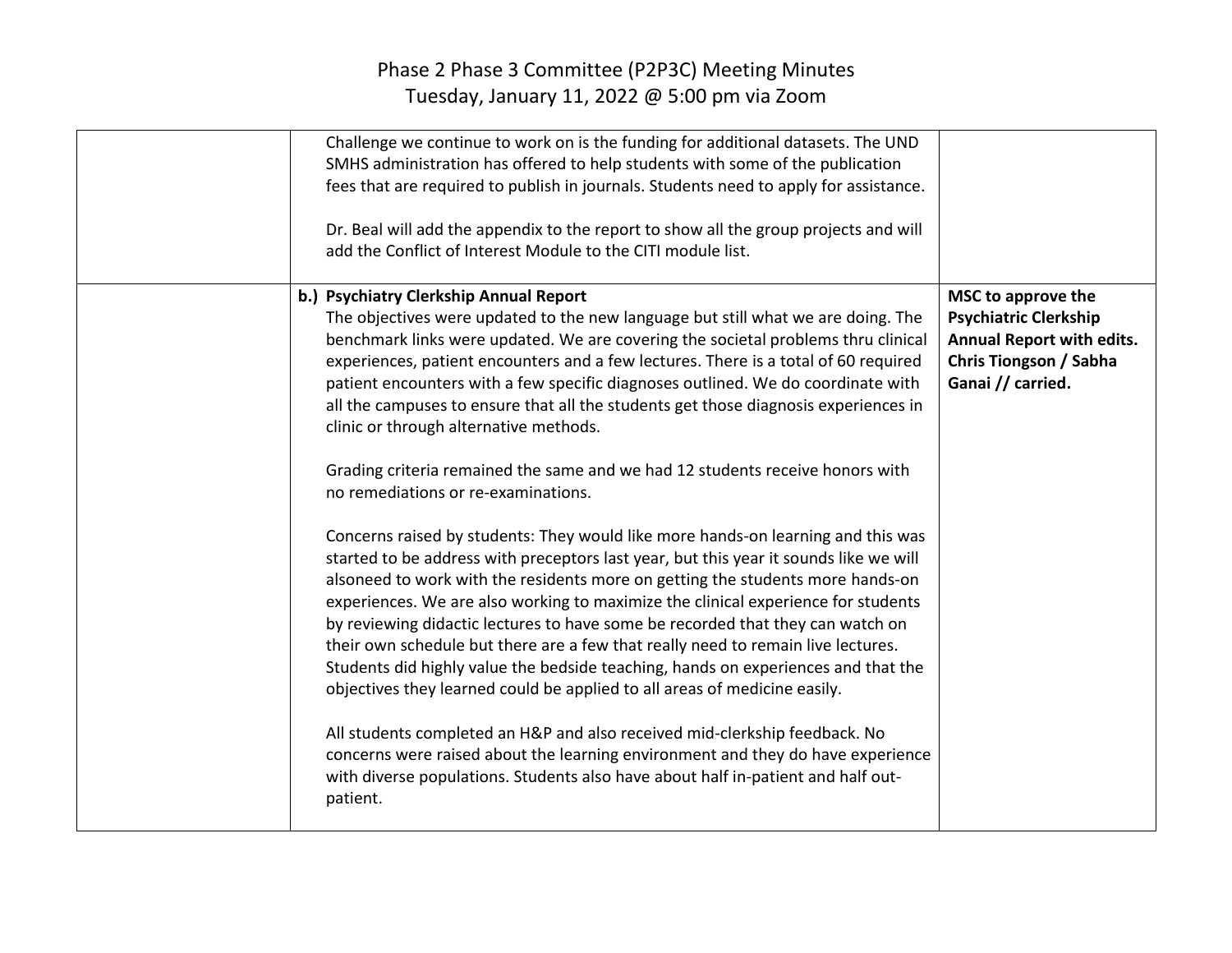| Goals for next year is to do faculty development with residents on students having<br>more hands-on learning and to review the lectures and clinical schedules to<br>maximize the clinical time.<br>Question about the Grand Forks site and the clinical evaluation score and Dr.<br>McLean did meet with the site director for faculty development in this regard.<br>It was also noted the benchmark title should be Phase 2 instead of Year 3. The last<br>change is on page 14 to fill in the boxes for the assessment for 'A'.                                                                                                                                                                                                                                                                                                                                                                                  |                                                                                                                                                                                                             |
|----------------------------------------------------------------------------------------------------------------------------------------------------------------------------------------------------------------------------------------------------------------------------------------------------------------------------------------------------------------------------------------------------------------------------------------------------------------------------------------------------------------------------------------------------------------------------------------------------------------------------------------------------------------------------------------------------------------------------------------------------------------------------------------------------------------------------------------------------------------------------------------------------------------------|-------------------------------------------------------------------------------------------------------------------------------------------------------------------------------------------------------------|
| c.) Surgery Clerkship Learning Objectives<br>The first new objective we will have an evaluation form for students and residents<br>to use during weekly morbidity and mortality conferences and should be turned in<br>immediately after and students tend to use the open-ended comment section to<br>write what they learned at that conference.<br>The second new objective is to the ethical principles and fiduciary duties related to<br>surgery. We are adding to orientation a pre-recorded video for students going over<br>all the relevant issues as part of day one of orientation and day two is in person so<br>they can ask questions. We will also be reviewing some cases on this topic and<br>have an oral exam. Drs. Ganai and Sherman will work together to ensure that the<br>ROME students are going to receive this same information for orientation, as the<br>timing is different for them. | MSC to approve the new<br><b>Surgery objectives as</b><br>presented. Dev Mannuru /<br>Kamille Sherman //<br>carried.                                                                                        |
| d.) Away Rotations<br>The restriction guidance for away rotations has been lifted for the class of 2023.<br>We will return to our traditional away rotation processes. The exception being that<br>international away rotations are still restricted at this time. International rotations<br>will be re-evaluated in 6 months.                                                                                                                                                                                                                                                                                                                                                                                                                                                                                                                                                                                      | MSC to recommend to<br>remove the restriction on<br>away rotations for the AY<br>2022-23, but keeping the<br>restriction for<br>international away<br>rotations. Jesse Ewaldt /<br>Jane Dunlevy // carried. |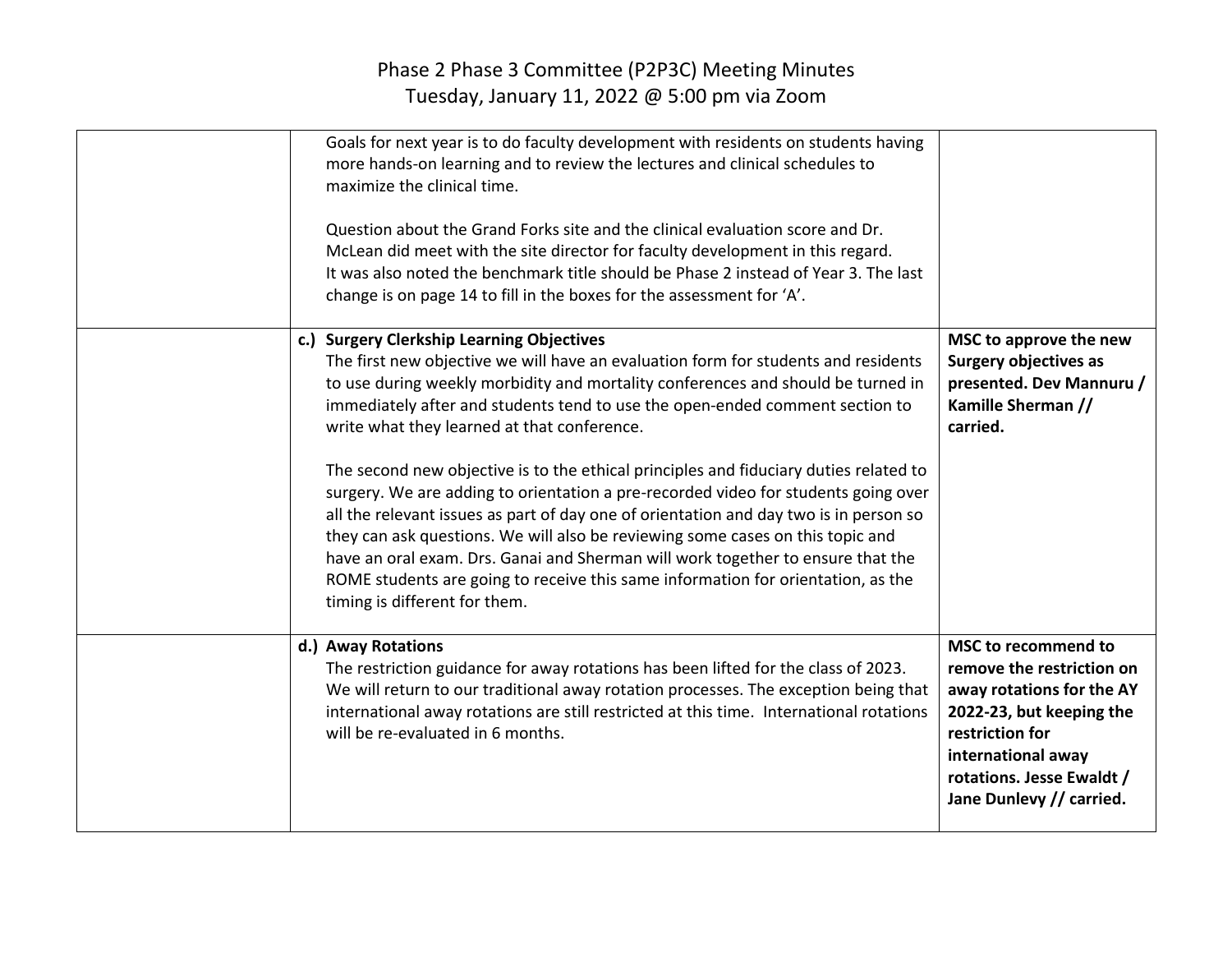|                               | e.) Phase 2 & 3 Benchmarks review<br>The titles of the report will be updated to say phase 2 & 3 instead of years 3 & 4.                                                                                                                                                                                                                                                                                                                                                                                                                                                                          | Information                                                                                                                      |
|-------------------------------|---------------------------------------------------------------------------------------------------------------------------------------------------------------------------------------------------------------------------------------------------------------------------------------------------------------------------------------------------------------------------------------------------------------------------------------------------------------------------------------------------------------------------------------------------------------------------------------------------|----------------------------------------------------------------------------------------------------------------------------------|
|                               | f.) Preceptor Guide for Mistreatment Concerns<br>At the last meeting we agreed a procedure should be outlined based on the<br>discussion. What was added that we did not discuss was that faculty cannot be<br>forward feeding student performance to other clerkships. The procedure will be<br>distributed to faculty through the departments, as they have the most current<br>emails for clinical faculty and Education Resources will distribute to phase 1 faculty<br>members. After some discussion this procedure will also be added to the<br>documents we distribute annual to faculty. | MSC to approve the<br><b>Preceptor Guide for</b><br><b>Mistreatment Concerns.</b><br>Chris Tiongson / Sabha<br>Ganai // carried. |
|                               | g.) GQ #29-32<br>These review the areas that our students are planning to practice in. This year is<br>mostly primary care and anesthesia. Not very many were hospitalist and discussed<br>how the pandemic may have affected this.<br>The use of resources provided to students to help them determine their specialty<br>was low. We did hear students through other formats of feedback regarding this<br>topic and have already implemented changes. Students are having to meet with<br>advisors early and regularly to answer questions and help guide them.                                | Information                                                                                                                      |
| 6. Electives                  | a.) FMED AI - Northwood<br>New location and preceptor.<br>b.) IMED Rheumatology - Grand Forks<br>Minor edits to standardize the language and will be Altru.                                                                                                                                                                                                                                                                                                                                                                                                                                       | MSC to approve the FMED<br>AI - Northwood and IMED<br>Rheumatology - GF.<br>Kamille Sherman / Luke<br>Roller // carried.         |
| 7. Reports from<br>Committees | a.) UMEC - Dr. Zelewski<br>Everything from P2P3C was approved including the CSPR proposal which will be<br>high stakes and a pilot format this year. STEP 1 is going to pass/fail but also the<br>passing score will increase from 194 to 196 1/26/22. Students have already started                                                                                                                                                                                                                                                                                                              | Information                                                                                                                      |